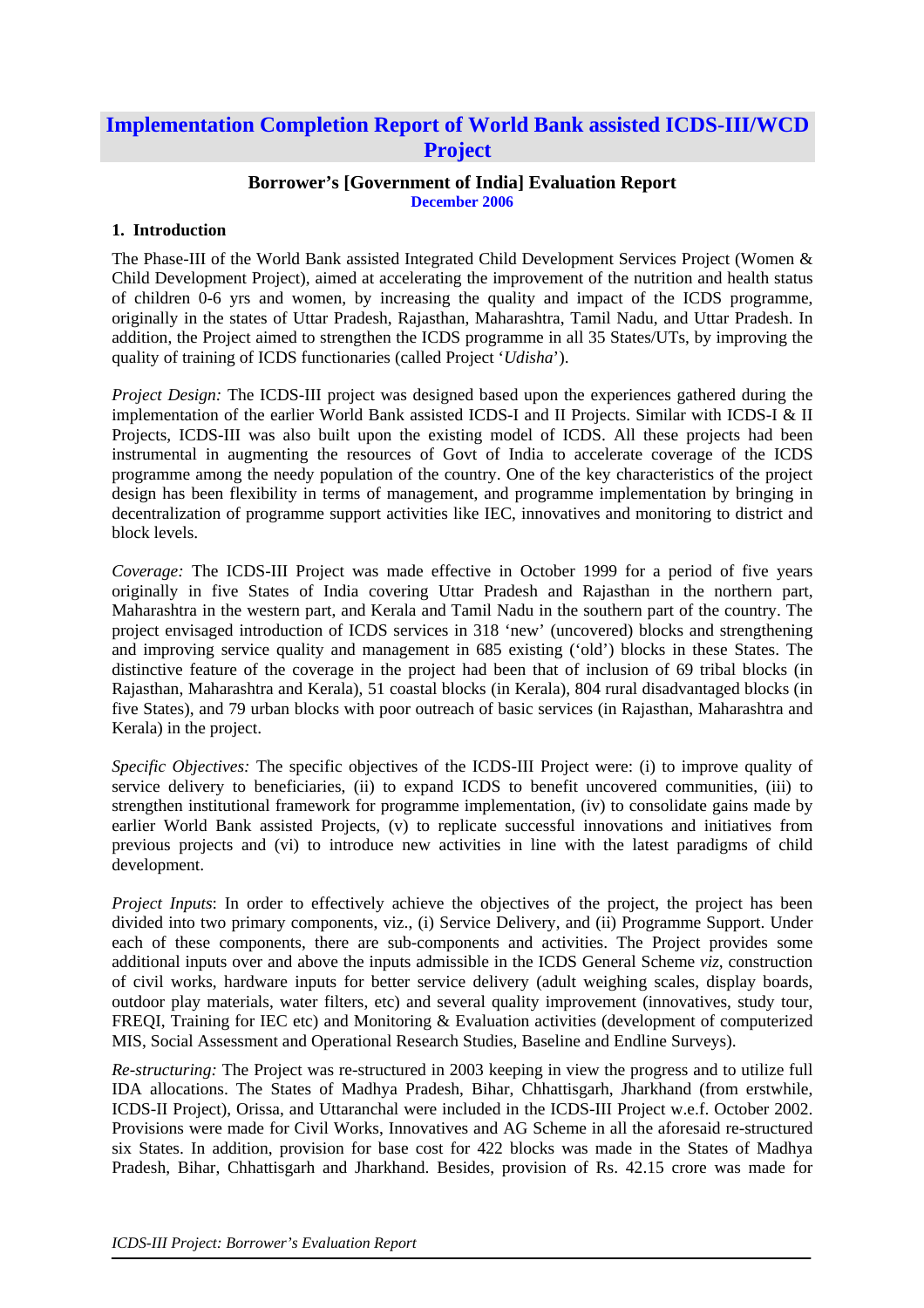construction of 4,496 Model Anganwadi buildings in 9 States/UTs viz., Karnataka, Gujarat, West Bengal, Punjab, Haryana, Himachal Pradesh, A & N Islands, Pondicherry and Jammu & Kashmir.

#### **2. Development Objectives & Achievement**

In the original project design, the following impact objectives were made:

- *(i) Reduction in % of severely malnourished 0-36 month old children by 25*
- *(ii) Reduction in % of moderately malnourished 0-36 month old children by 25;*
- *(iii) Reduction in % babies born with low birth weight by 25;*
- *(iv) Contribute to a reduction in infant mortality rate by 10; and*
- *(v) Contribute to a reduction in maternal mortality rate by 10*

However, during the mid-term review in 2003-04, it was felt that the targets set were rather too ambitious and not based on any scientific evidence. After detailed deliberations, the key performance indicators (PMIs) of the project were revised during March 2004, and grouped into seven input indicators, another seven process indicators and one impact indicator.

The single impact indicator in the project that has been re-set is as follows:

*'Reduction in severe and moderate malnutrition in 0-36 month old children (<-2SD, NCHS Growth Standards) in the project blocks at the rate of 2 percentage points per annum in project blocks (as against non-project & non-ICDS Blocks) presuming a secular trend of 1 percentage point in the country.'* 

As per the endline evaluation (2005), overall the project has been able to achieve its development objectives by reaching very near to the target. The above revised impact indicator has been achieved to the extent of 89.5% of the target. That is, if the target is taken as 10-percentage points reduction in five years of effective project implementation, the actual achievement has been 8.95 percentage points as per the endline survey (BLS: 45.04%, ELS: 36.09%). This difference has been found to be statistically significant (*p*<0.0001).

Figure 1 shows State-wise percent of underweight (<-2SD from normal) children 0-36 months in both baseline and endline surveys alongwith the change in percentage points between the two surveys. It may be seen that Uttar Pradesh achieved a maximum reduction of 13.4 percentage points, followed by Tamil Nadu with a reduction of 11.4 percentage points. Next comes Maharashtra with a reduction of 9.2 percentage points, followed by Kerala with a reduction of 7.83 percentage points and Rajasthan with a reduction of 7.6 percentage points. All these reductions have been found to be statistically significant with *p*<0.0001.

However, the reductions in the proportion of severely malnourished children (0-36 months; <-3SD) considered separately (<-2SD figures also include <-3SD) are not as significant as the reductions in underweight children. The overall reduction is only 1.7 percentage points. That is, from 15.2% in BLS, it has dropped to 13.5% in ELS. A state-wise analysis would reveal that the maximum reduction (7%) has been recorded in Uttar Pradesh, followed by Maharashtra (5%), Rajasthan (3%) and Kerala (2%). Surprisingly, in Tamil Nadu it has remained at 13% both in BLS and in ELS.





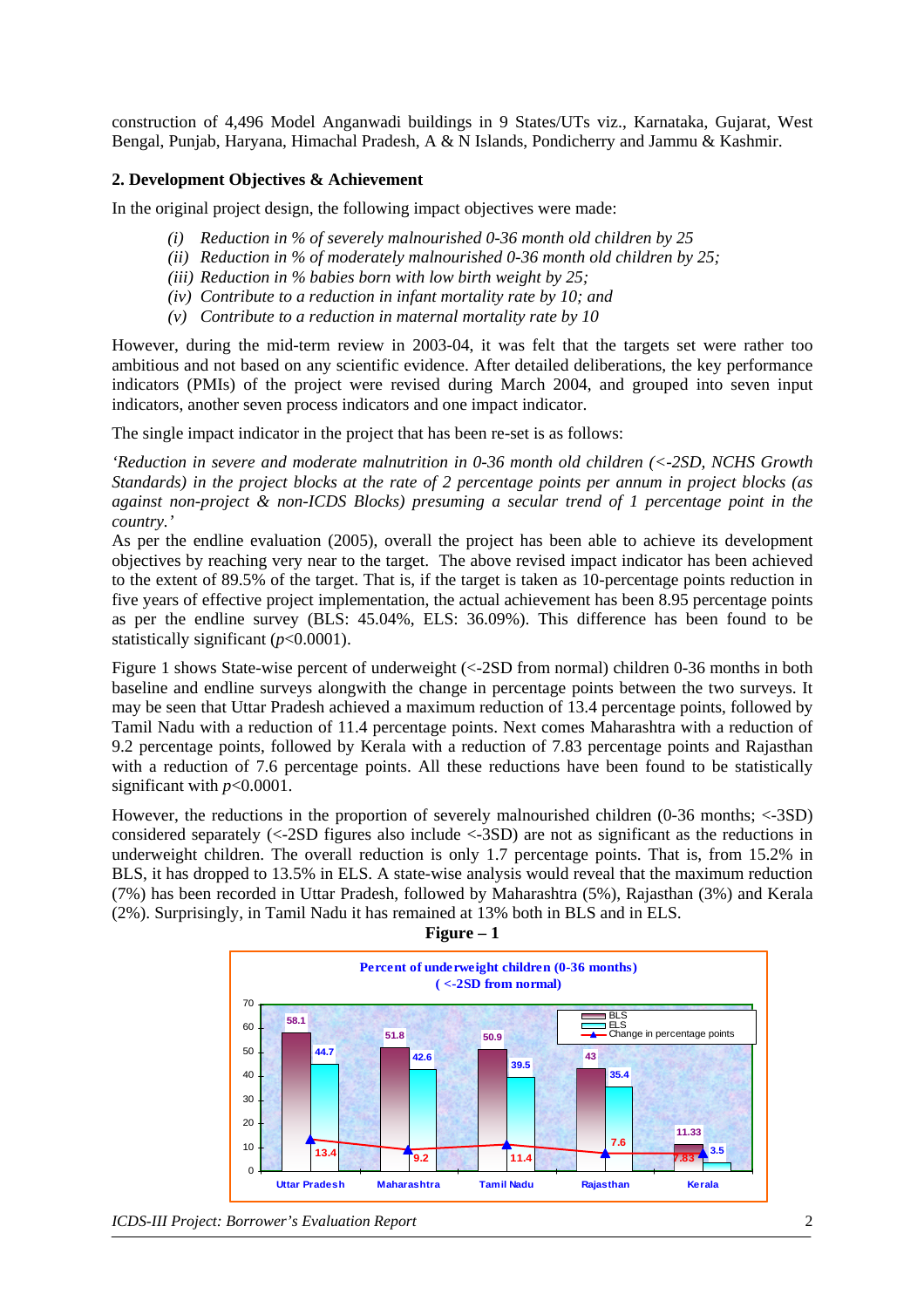The achievements under the other Key Performance Indicators (PMIs) and some of the critical indicators that have been used in the endline survey are given in *Annex 1*. It may be seen that the performance under most of the input indicators are satisfactory. However, low performance is noticeable under procurement and supply of pre-school kits and medicine kits. FREQI meetings have also been low. As for the process indicators, performance has been equally satisfactory in respect of most of the key indicators (discussed in a later section).

Apart from the performance in respect of key indicators, the Project overall has been successful in implementing most of the quality inputs of the project, such as institutional/infrastructural development, training of ICDS functionaries, IEC, empowerment of adolescent girls, FREQI, awards and incentives, operations research, study tours, and computerized MIS system. Capacity building of the ICDS functionaries at all levels through training has been implemented all over the country with more than cent per cent achievements vis-à-vis PIP targets in clearing the backlogs of untrained persons. Establishment of a result-oriented M  $\&$  E system both at the central and state levels, clearance of the huge backlogs of job training of ICDS functionaries, especially that of Anganwadi workers, and increased capacity in implementing the IEC activities focusing on the needs of underthrees, are some of the major achievements of the project.

The following sections briefly describe some of the major interventions made under the Project.

## **3. Reaching out to Uncovered Areas**

One of the objectives of the project was to support the Government of India's initiative of universalisation of ICDS by expanding services to the uncovered communities. Towards that end, the project has achieved its objective. During the first three years of project implementation, ICDS services were introduced in 318 new blocks and 44,289 AWCs in the States of Uttar Pradesh, Rajasthan, Maharashtra and Kerala. In Tamil Nadu all blocks covered under the project were the existing blocks, i.e., ICDS Scheme was already in place. As on March 31, 2006, the project covered a total of about 67.68 lakh 6-72 months children and 15.60 lakh pregnant and lactating mothers as beneficiaries of supplementary nutrition both in old and new blocks in five original project states. When compared with the number of beneficiaries as on March 31, 2001, there has been an increase of 43 percent in children and 42 per cent of pregnant and lactating mothers.

## **4. Strengthening Service Delivery- Procurement of Goods & Equipments**

The project envisaged procurement of goods & equipments on recurring and non-recurring basis to strengthen the service delivery in AWCs. While medicine kits, pre-school kits, IFA tablets and deworming tablets were recurring items, baby and adult weighing scales, display boards, outdoor-indoor play materials and medicine boxes etc. were non-recurring items. Procurement was to be made by following the World Bank Guidelines for Procurement of Civil Works, Goods & Equipments. However, due to procedural delays, many States could not undertake and complete the procurement of all recurring items as per the prescribed schedule. In a few cases, the bids had to be cancelled and readvertised leading to delays. Also, the World Bank's requirement of WHO-GMP certification for the firms to be eligible for participation in tenders of supplying medicine kits, proved to be a hurdle in timely procurement of medicine kits. As a result, none of the original five States could procure medicine kits more than twice in the Project period of 6.5 years.

## **5. Financial Management & Monitoring**

There were no major issues as far as the financial management and monitoring under the project was concerned. The Project States started filing Statement of Expenditures (SOEs) from March 2000 onwards. The LACI compliant Financial Management System (FMS) for which a software was also developed, could not be implemented due to lack of capacity in the SPMUs. All in all, Financial management and its monitoring were appropriate. Under the ICDS-III Project, SOEs for an amount of Rs.1505 crore approximately have been filed with the World Bank as against the approved allocation of Rs.1523 crore (Annex 3). The same has been approximately Rs. 341 crore as against an allocation of Rs. 383 crore in the Training Programme (Annex 4). Both GoI and World Bank have monitored financial progress in the project through expenditure categories (1 to 7) with various re-imbursement percentages following the Development Credit Agreement (DCA). In the absence of a computerized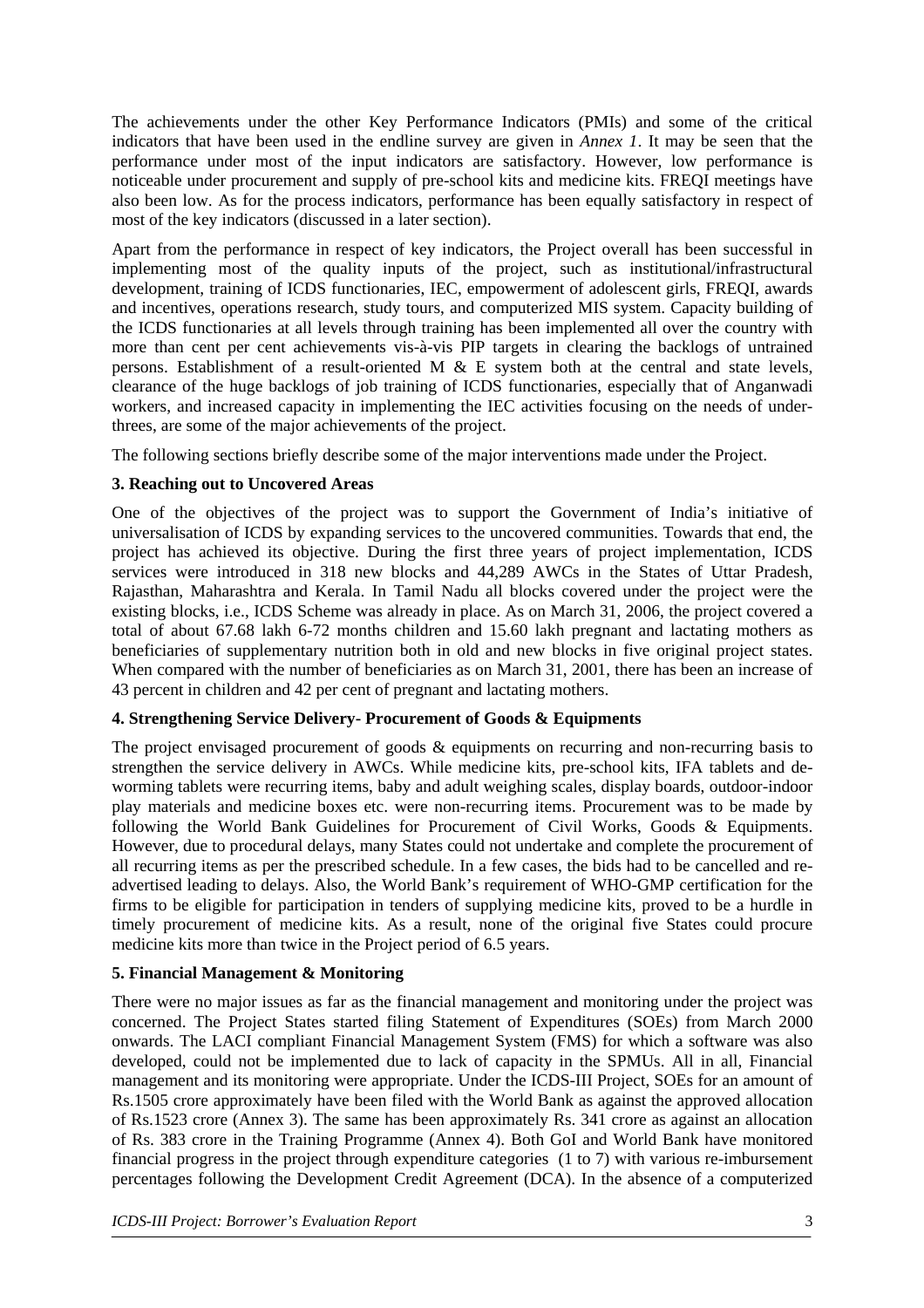FMS, it was not possible to monitor the component /sub-component wise expenditure against the allocation, which consisted of various activities with different expenditure categories. Nonetheless, release of funds to the State Governments to pass it on to SPMUs and State ICDS Directorates through treasury system led to delays in some cases.

### **6. Women's Empowerment –** *Adolescent Girls Scheme*

The project had two types of interventions under this component, viz, (i) *Adolescent Girls Prophylaxis against Anaemia*: To break the intergenerational malnutrition cycle, special emphasis was placed on preventive strategies in malnutrition reduction. Provision of IFA supplementation to all adolescent girls in both old and new AWCs was made in all five States as a new initiative and activity. (ii) *Adolescent Girls Scheme*: In addition to above, State-specific AG Scheme was introduced in the States of Rajasthan and Tamil Nadu keeping in view the importance which the adolescence stage plays in the life cycle of a female child, warranting a lot of care and attention for her proper physical and mental growth. In other states also, adolescent girls' groups have been formed. In addition, in select districts across the states, the GOI are supporting a program for the adolescent girls (*Kishori Shakti Yojana*), particularly focusing on their health and nutrition education. The Rajasthan and Tamil Nadu projects also focused on providing training to the AGs in life skills including the basics of reproductive and child health, HIV/AIDS, legal and political rights of women. Issues like proper age at marriage for women and the importance of education; besides proper health and hygiene practices are highlighted in such training programs. Building of self-confidence in adolescent girls is another important component of their training. In some states, such training also included vocational training. The adolescent girls also visit the AWCs and try to help the AWWs in their work, particularly in areas like bringing children to the Centres, organizing their weighing, in feeding sessions, in teaching the children the basics of health and hygiene and in imparting pre-school education. Training program in Kerala focused on the problem of high rates of suicide among adolescents in the State, by including some counseling them against such desperation. The members of the adolescent girls' groups were also weighed regularly to monitor changes in their weight.

### **7. Infrastructure Development –** *Civil Works*

Infrastructure development entailed construction of AWC buildings and CDPO offices-cum-godowns, installation of handpumps for safe drinking water and provision of equipments, furniture etc in the ICDS blocks and district offices. Originally the project targeted construction of 14121 AWCs, 440 CDPOs offices and installation of 5232 handpumps in five states of Uttar Pradesh, Rajasthan, Maharashtra, Kerala and Tamil Nadu. Against these targets, the original states have an achievement of 91% of targeted AWCs, 97% of targeted CDPO offices and 84% of handpumps at the closure of the project, i.e., on March 31, 2006. After re-structuring, another six States were provided construction of 6569 AWCs, 57 block offices and installation of 6674 handpumps during 2004. Against these targets, the states could complete 71% of AWCs, 77% of CDPO offices and 56% of handpumps. Due to administrative problems, state of Bihar could not show any progress in the construction work. During re-structuring, a total of 4489 AWC buildings were also approved for construction in 9 States/UTs, which were to be built as 'Model AWCs' by mobilizing funds from other resources and in convergence with the rural development, education department etc. The progress, however, is not satisfactory. About 50% of the sanctioned Model AWCs in nine States/UTs could be constructed till the closing of the project. Remaining centres were at various stages of construction at the time of writing this report.

One of the major achievements in developing the infrastructure under the project has been increased participation of the local self-government institutions and community in general in supporting this critical activity. In Kerala, the responsibility of construction of Anganwadi building was handed over to Local Self Governments (LSGs). This facilitated local planning, implementation and monitoring of civil works. Even though there had been instances of procedural delays, there was increased community ownership in implementing this particular scheme. Some LSGs even contributed their share over and above the fund provided by the World Bank for installation of handpumps/wells.

*Tsunami Buildings:* After the devastating Tsunami in late 2004, in which coastal areas of Tamil Nadu and Kerala were greatly affected and many AWCs were washed away, the project responded with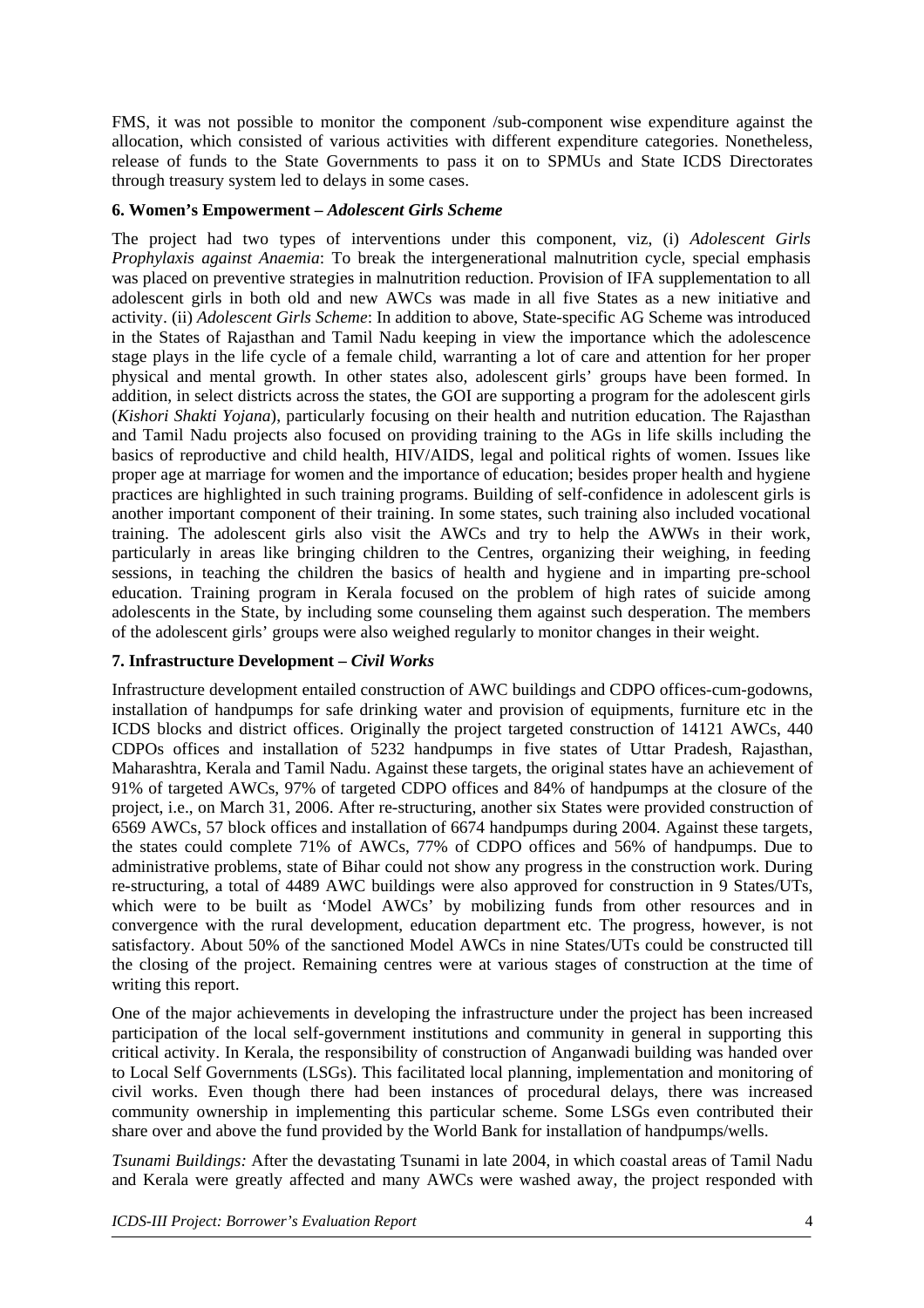sanctioning construction of additional 65 AWC buildings in Tamil Nadu and 40 buildings in Kerala immediately. These are under various stages of completion and are expected to provide relief to the children affected by the calamity.

## **8. Quality Improvement Activities**

*Information, Education and Communication (IEC):* IEC had been one of the major interventions in the project. The project laid special emphasis on IEC by focusing on the communications for behavior change (BCC) for appropriate child caring and rearing practices in the households. A major shift in the IEC strategy had been in addressing the needs of under-3s through family based interventions instead of centre-based interventions. Following the guidelines developed by CPMU, State-specific IEC strategies were developed through series of consultations at the State level with the State based development organizations and other stakeholders. States adopted various methodologies for implementing the IEC. Some of the media tools and channels which have been used by different states are :- (i) interpersonal communication through home visits and nutrition and health education session, (ii) social mobilization through door-to-door contacts, rallies, gold art, mobile video van, gramin mela (rural fair), exhibitions, special campaign days etc, (iii) Print/Electronic/Audio-Visual Media such as brochures, ICDS newsletter, booklets and guidelines, flip-books, leaflets, pamphlets, calendars, hoardings & boards, audio jingles, TV spots, wall paintings, documentary films etc. Many states did not limit the IEC interventions to the ICDS blocks under the project, but also covered the entire state. This is a good and positive aspect of the scheme.

Overall, the project has achieved a 91% (Rs.227.6 million) utilization of the allocations made under this component (Rs. 250 million). State-wise, Maharashtra tops the list with 118% utilization, followed by Rajasthan (96%), Tamil Nadu (94%), Uttar Pradesh (82%), and Kerala (64%).

*Free Expression for Quality Improvement (FREQI):* FREQI is a novel concept incorporated in the ICDS-III project under the component of Service Quality Improvement. The rationale for introducing FREQI arose from the existent hierarchical patterns or Top-to-Bottom Approach of the Government sector, due to which the mid and grass root level functionaries hesitate to air their views in a frank manner. FREQI provided an opportunity for the formation of quality circles (based on total quality management or TQM techniques) to encourage better interaction among AWCs so that they could exchange notes freely, bring them to the notice of the supervisory staff and with their support achieve higher quality of service delivery. Also, the FREQI process provided an opportunity for effective convergence of representatives from various line departments viz. Health, Education, PRI etc. FREQI has been proved to be a powerful tool involving each and every functionary to have positive impacts on overall quality improvement of the programme.

Under this process, meetings of ICDS functionaries are organized on a periodic basis (quarterly) at State, District, Block and Sector levels involving representatives from the community as well, using participatory approach. An effort has also been made to make these meetings process and outputoriented with focus on discussing quality contents, thereby facilitating preparation of action plans. Issues discussed in FREQI meetings are classified as resource based, based without resources, Government resource based, community co-operation based, and description of an innovative work plan. Some of the major problems which were identified due to FREQI meetings are (i) absence of growth monitoring charts and weighing scales; (ii) dislike of the supplementary food by the community, (iii) operational problems regarding shifting of AWCs to primary schools and (iv) absence of referral slips, etc.

Kerala has conducted the maximum number of FREQI meetings and used up the entire allocation, followed by Tamil Nadu with 98% utilization, Uttar Pradesh with 97%, Rajasthan with 88% and Maharashtra with 74% (overall achievement is  $88\%$ )<sup>1</sup>[.](#page-4-0)

*Study Tours:* For improving the overall quality of the programme and learning through experiences of other states, study tours have been organized for ICDS officials from the Directorate and field

<span id="page-4-0"></span> $\frac{1}{1}$ <sup>1</sup> QPR for the QE 31 March 2006, CPMU, MWCD, GOI.

*ICDS-III Project: Borrower's Evaluation Report* 5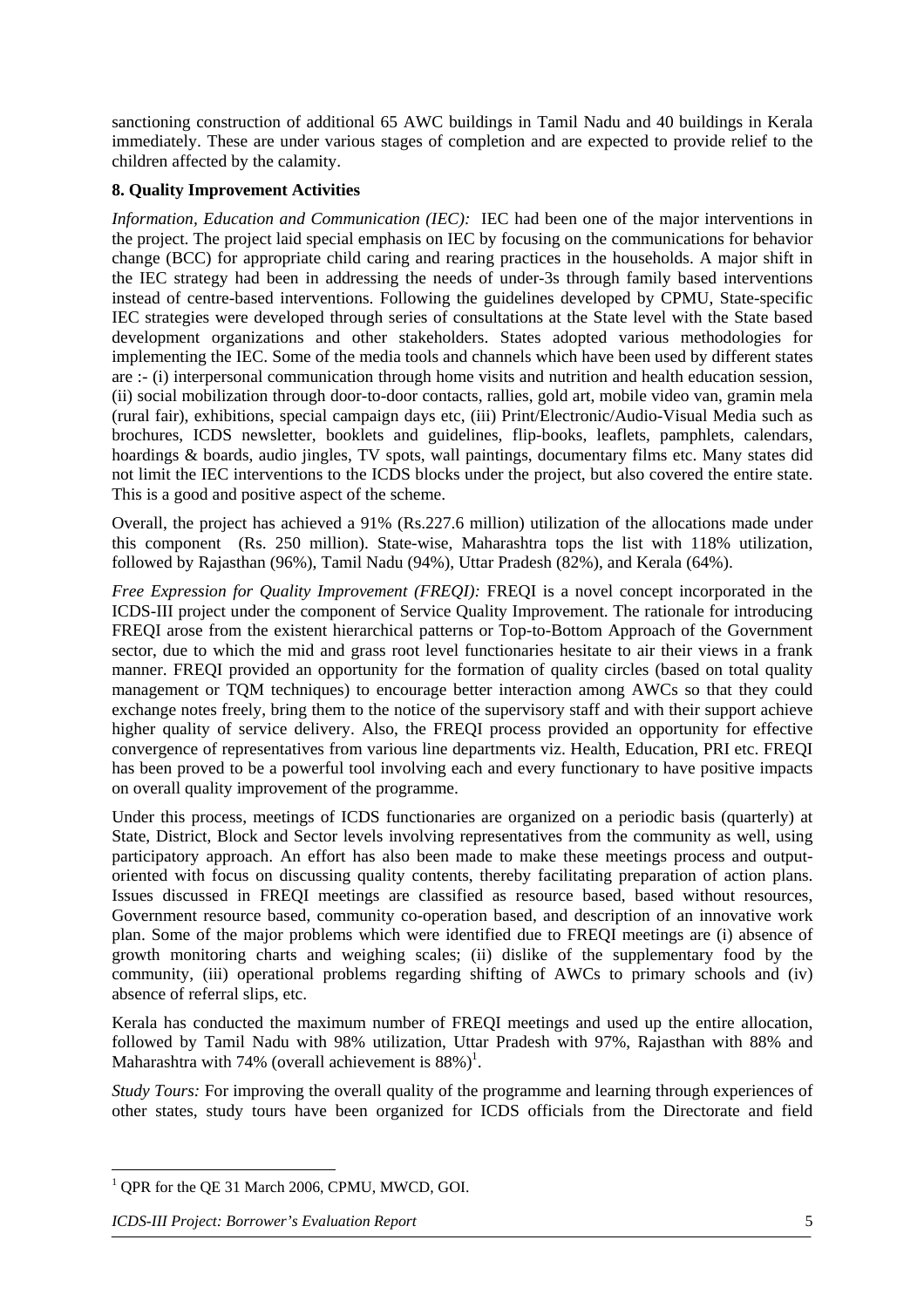functionaries' viz. DPOs, CDPOs, Supervisors and AWWs. Inter district and Inter state visits were organized by all the States.

## **9. Capacity Building of ICDS Functionaries –** *Project Udisha*

The National Training component of ICDS-III Project was aimed at improving the quality of ICDS services in the country by providing for improved training of ICDS functionaries all over the country; strengthening/establishing training centres, developing training materials, etc. Christened as 'UDISHA', the focus of the program has been on eliminating the heavy backlogs in job and refresher training of all functionaries. Capacities of existing Anganwadi Training Centres (AWTCs) and Middle Level Training Centre (MLTCs) have been further strengthened to take up such increased responsibilities and new AWTCs and MLTCs have also been established for the purpose. The project has achieved overall its main objective of clearing the backlogs of job training. A total of about 928,000 ICDS functionaries, out of which 366,000 AWWs and another 759,000 persons have been imparted on-the-job and refresher training respectively under the Project through a countrywide network of about 600 Anganwadi Training Centres, 40 Middle level training centres and the National Institute of Public Cooperation & Child Development (NIPCCD) and its Regional Centres. The overall performance under job training for the different categories of functionaries has been reported as 115% of the PIP target, while such performance under refresher training has been reported as 1[2](#page-5-0)9%<sup>2</sup>. The performance figures as per revised targets are 84% for all categories of functionaries under job training and 68% under refresher training (Table 1).

|                       |                       |                                                 | <b>Job</b> (pre-service) Training |                      | <b>Refresher Training</b>                         |                       |                                    |         |                    |                                                   |
|-----------------------|-----------------------|-------------------------------------------------|-----------------------------------|----------------------|---------------------------------------------------|-----------------------|------------------------------------|---------|--------------------|---------------------------------------------------|
| Functionaries         | Target<br>Ê<br>$\chi$ | $\frac{1}{x}$<br>Revised<br>Target <sup>:</sup> | Trained                           | $% of$ PIP<br>Target | Revised<br>Target<br>್<br>$\mathcal{S}_{\bullet}$ | Target<br>E<br>$\chi$ | $\frac{1}{x}$<br>Revised<br>Target | Trained | % of PIP<br>Target | Revised<br>Target<br>ಕ<br>$\mathcal{S}_{\bullet}$ |
| <b>AWW</b>            | 341.365               | 440,070                                         | 365,832                           | 107.17%              | 83.13%                                            | 554,352               | 731,255                            | 567,795 | 102.42%            | 77.65%                                            |
| <b>Supervisor</b>     | 18,180                | 15,017                                          | 12,107                            | 66.60%               | 80.62%                                            | 28,496                | 30,113                             | 23,925  | 83.96%             | 79.45%                                            |
| CDPO/<br><b>ACDPO</b> | 4,419                 | 4,821                                           | 3,824                             | 86.54%               | 79.32%                                            | 6,586                 | 3,613                              | 1,566   | 23.78%             | 43.34%                                            |
| <b>AWH</b>            | 440.104               | 645,494                                         | 545,851                           | 124.03%              | 84.56%                                            | <b>Not</b><br>given   | 349,344                            | 165,968 |                    | 47.51%                                            |
| ALL                   | 804,068               | 1,105,402                                       | 927,614                           | 115.37%              | 83.92%                                            | 589,434               | 1,114,325                          | 759,254 | 128.81%            | 68.14%                                            |

|  |  | Table 1: Training Achievements [March 31, 2006] |  |  |
|--|--|-------------------------------------------------|--|--|
|--|--|-------------------------------------------------|--|--|

*\* Targets given in the Project Implementation Plan (PIP), estimated during 1998-99. Based on the current manpower position, actual training targets vary from State to State.*

*\*\* Revised Target: No. of persons trained up to 31.3.06 (+) No. of untrained persons as on 31.3.06, which include vacancies and anticipated recruitment. Targets increased due to recent expansion of the ICDS programme.* 

The following are some of the new initiatives taken during the implementation of Project Udisha:

*Flexibility in providing training to ICDS Functionaries through Mobile Training Teams:* Different options have been given for organizing Job Training courses for AWWs. The State Government/UTs will be free to adopt one or more options depending upon their requirements. One such option is training through Mobile Training Teams, which is provided at the project level/block level by key trainers. The mobile training strategy has been in full operation in Tamil Nadu and partly in the states of Uttar Pradesh, Rajasthan, Madhya Pradesh, Nagaland, Sikkim and Jharkhand.

*Induction Training:* To operationalize the newly sanctioned Anganwadi Centres and also to clear the backlogs of training of newly recruited Anganwadi Workers, short duration induction training was introduced in several States.

<span id="page-5-0"></span> $\frac{1}{2}$ <sup>2</sup> QPR of UDISHA Project, for the QE March 31, 2006, CPMU, MWCD, GOI, July 2006.

*ICDS-III Project: Borrower's Evaluation Report* 6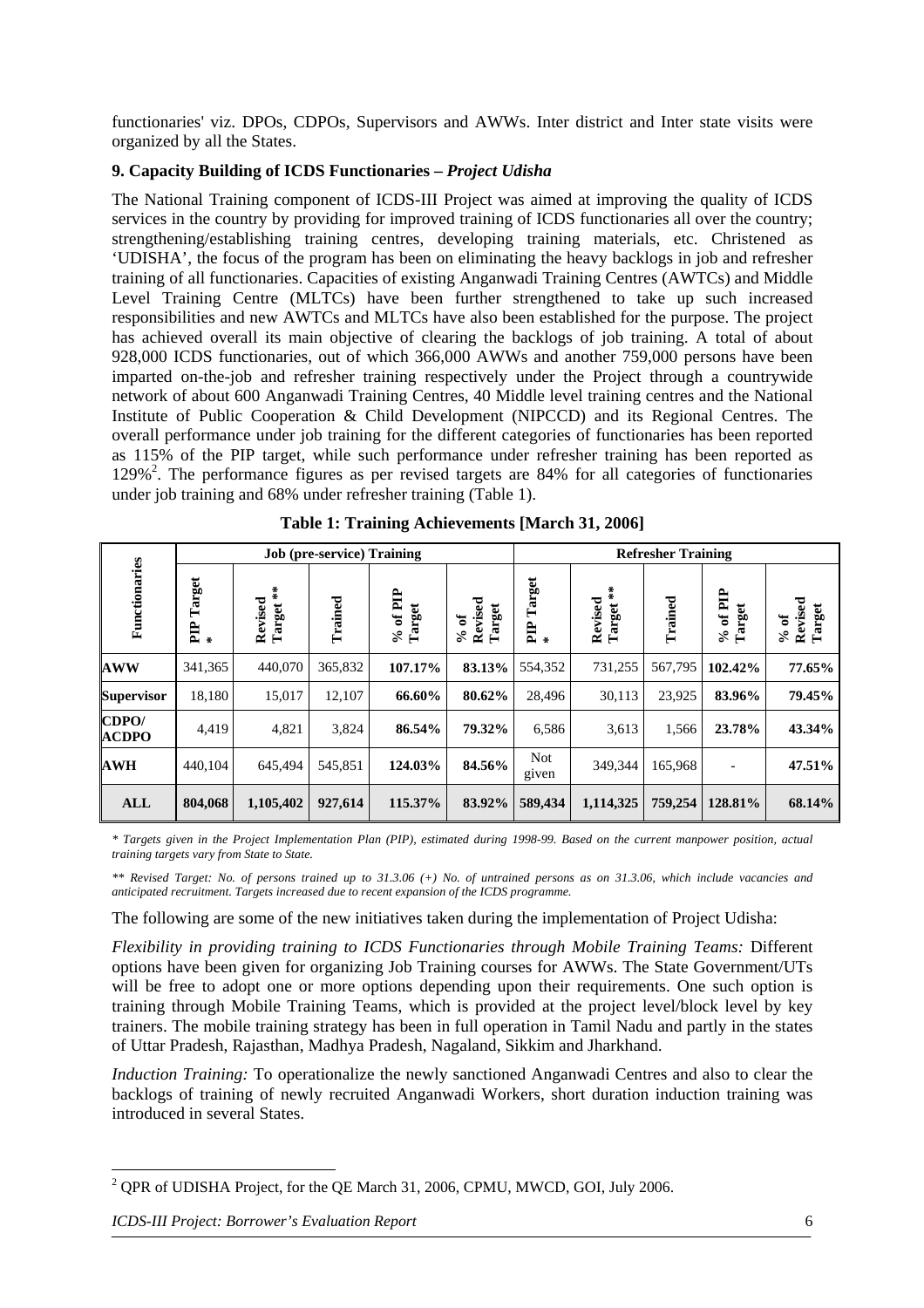*Other Training:* A new concept introduced to involve other stakeholders for effective implementation of ICDS through Other Training Component, whereby the states are given the flexibility to identify state specific problems that need more focused or innovative training and to take up such training schemes. Most states have undertaken such 'other training'. Kerala and Tamil Nadu have done the largest number of such other training schemes. Several joint training programmes have been organized with district level officials, Panchayat members, community leaders, women committees, health and education officials. Special programmes are also held on issues like  $-$  (i) immunization (ii) breast-feeding (iii) community mobilizations (iv) communication skills (v) skill training on pre-school education (vi) orientation training for mothers on food management at home (vii) training of adolescent girls (viii) training of self help groups (ix) training on personal hygiene and sanitation etc. However, there is no evidence-based impact assessment of such training schemes.

*Reduced duration of Training:* To cope with the backlog of training of different ICDS functionaries and to immediately operationalize the newly sanctioned Anganwadi Centres, the duration of training has been reduced twice during the project period for different types of training without compromising the quality and content of such training.

#### **10. Impact of IEC and Training**

Impact of IEC and training of ICDS functionaries and other stakeholders through other training is visible through some of the significant improvements in household behaviors regarding infant and young child feeding (IYCF) practices, as revealed by ELS. The findings indicate positive changes in the infant feeding practices during the project period:

- *Proportion of children whose mothers did not squeeze out the first milk (colostrums) from breast* (59% in BLS to 64% in ELS)
- **Proportion of children under 3 year who were breastfed within 2 hours<sup>3</sup> of birth (37% in BLS to 51%)** in ELS)
- *Proportion of children age 6-9 months receiving solid or semi-solid food and breast milk (complementary feeding)* (38% in BLS to 64% in ELS)
- *Proportion of children age 6-36 months consumed Vitamin-A rich food* (53% in BLS to 71% in ELS)

However, breastfeeding exclusively up to six months remains a problem. It has been found that only 21% children under six months were reported to have been exclusively breastfed, which has come down from 28% in BLS. ELS also reveals that about 37% children upto six months have been given plain water alongwith the breast milk, which is a wrong practice.

Significant progress is indicated in antenatal care of the pregnant women, immunization, de-worming and treatment of diarrhoea. Monthly growth monitoring of under-3 children has also improved overall as reported by AWWs (from 67% in BLS to 82% in ELS). Practice of weighing at birth showed overall improvement from 40% in BLS to 46% in ELS.

Impact of IEC and training is also evident in increased awareness of infant breastfeeding practices among the AWWs. But knowledge transfer from AWWs to adolescent girls and women remains a matter of concern.

While an impact evaluation exclusively for Project Udisha could not be taken up during the closing year of the project, the ELS carried out in five States under ICDS-III Project has captured some of the aspects of the training and its impact on service delivery. According to at least 50 percent of AWWs who were interviewed in ELS, the service delivery has improved due to training in the following key areas: -

- Preschool activities
- **Household survey**

 $\overline{a}$ 

<span id="page-6-0"></span><sup>&</sup>lt;sup>3</sup> Although the recommended time for initiation of breastfeeding is within 1 hr of birth, for comparison purpose this has been kept as 2 hrs, since in BLS, data was not available for within 1 hr.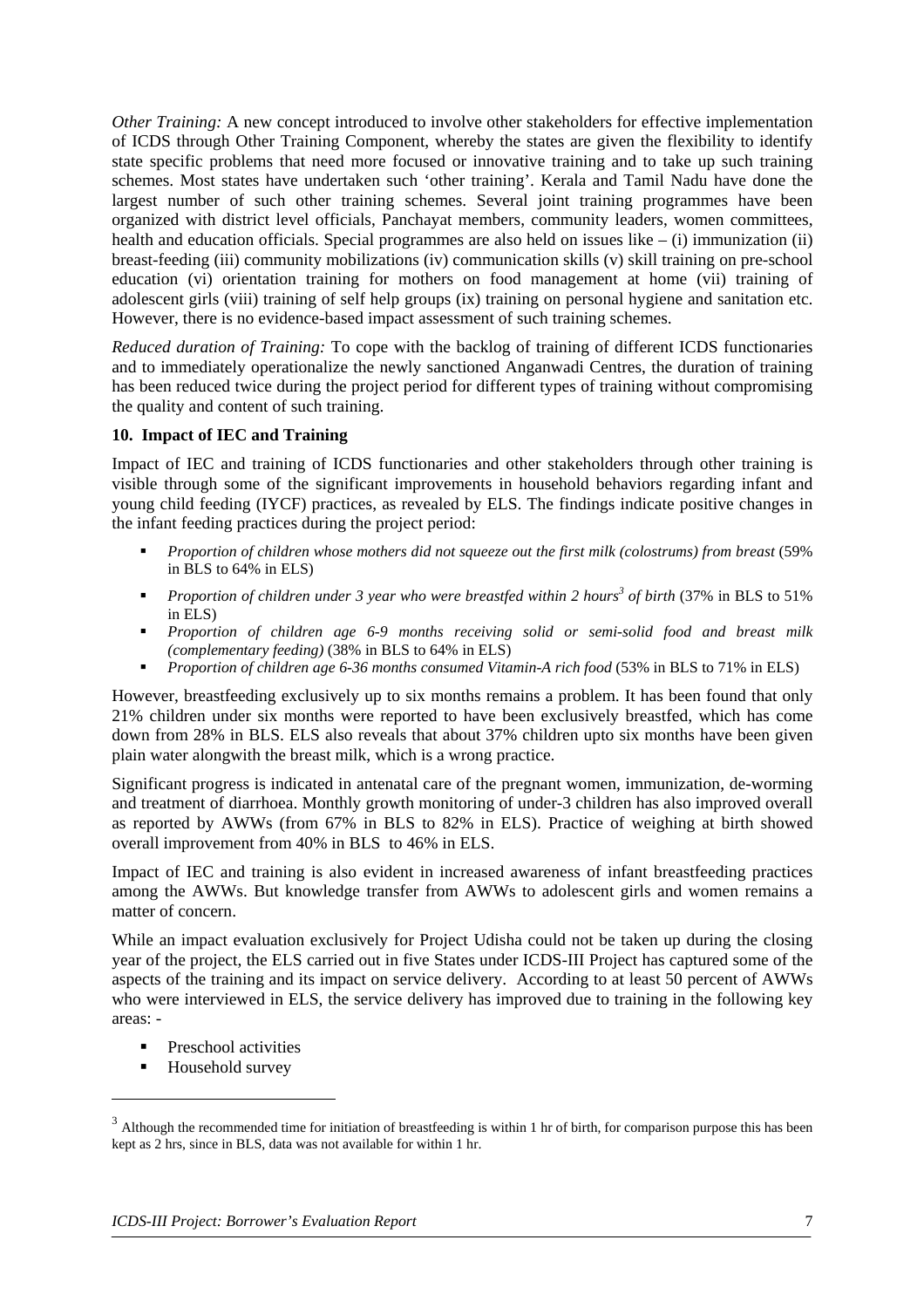- **Immunization**
- Creating awareness on health and hygiene among mothers
- Nutrition education to adolescent girls

#### **11. Monitoring & Evaluation**

Monitoring and Evaluation system under the project has been continuously improved during the project period through several learning processes and active participation of the stakeholders to make M & E a more result-oriented exercise. A two-pronged strategy was adopted in the project to strengthen the M & E component. First, based on the PIPs, an information needs assessment was carried out in the beginning for gathering information commensurate with the approved activities. Accordingly, monitoring of key PMIs, viz, project inputs and outputs (processes) were taken up through a specially structured quarterly progress reports (QPRs); periodic review meetings at the State/national level, and specific field visits by the Project Managers. Computerized MIS was developed through Technical Agencies and implemented in the States of Rajasthan, Maharashtra, Kerala and Tamil Nadu (Uttar Pradesh could not finalize the software as well as procure computers for the block offices). Through these process, there has been enhanced capacity to carry out necessary analysis of the data at the State level with continuous technical support from CPMU. Information on key PMIs have regularly been compiled and analyzed for review and taking appropriate corrective actions to accelerate implementation. One of the major achievements in the process of strengthening MIS in the States has been an overall impact on understanding the importance of M  $\&$  E activities, which resulted in timely execution of some of the key activities in the project.

The second aspect of M  $&$  E in the project was to conduct periodic evaluation studies through baseline/endline surveys, operational research (OR), and continuous social assessments (CSA) in the five original Project States. All these studies have been commissioned by the project States through reputed Research Agencies. Findings of the evaluation studies have been shared with key stakeholders in the State including field level functionaries. Throughout the implementation of evaluation activities, CPMU played a pro-active role in providing technical support to the States. During the project period, a total of 27 operational research studies covering the issues of local child caring practices, supplementary nutrition, communications need assessment, convergence with health, need assessment of under three children, functioning of village level monitoring committees, efficacy of IFA supplementation to AGs, IEC and community participation etc., were conducted. One round of social assessments (CSA), which were otherwise to be taken up at the end of every year, was undertaken in the States. In the initial years, not much priority could be accorded to the evaluation activities, especially in respect of social assessment study and in-depth base line survey. This was due to the absence of required technical manpower both at the central and state levels. Baseline surveys in four original States of Uttar Pradesh, Rajasthan, Maharashtra and Kerala were conducted with exclusive technical support and monitoring by the World Bank. In case of Tamil Nadu, endline evaluation of TINP-II was taken as baseline.

*Endline Survey and Impact Evaluation (2005-06):* The endline survey was an intensive exercise by ensuring the quality and consistency of the findings in order to reflect the impact of the project. The process of the endline survey was made participatory throughout the study in collaboration with the Research Agencies, Project States, World Bank and also some subject experts to develop a uniform survey methodology for better inter-State comparisons. During the analysis of endline data, it was found that many critical indicators (e.g. child immunization, ANC of pregnant women, etc) were either missing or not analyzed in the baseline survey. Also, the sampling methodology and the indicators selected in endline evaluation of TINP-II were entirely different from that of baseline survey in four other states, resulting in non-comparability of several key indicators in respect of Tamil Nadu during the endline evaluation. The availability of both baseline and endline surveys in the project blocks provide a unique opportunity to gauge the contribution of the project in achieving the development objectives. A detailed in-depth analysis of the endline data from five states is underway by CPMU at the writing of the ICR.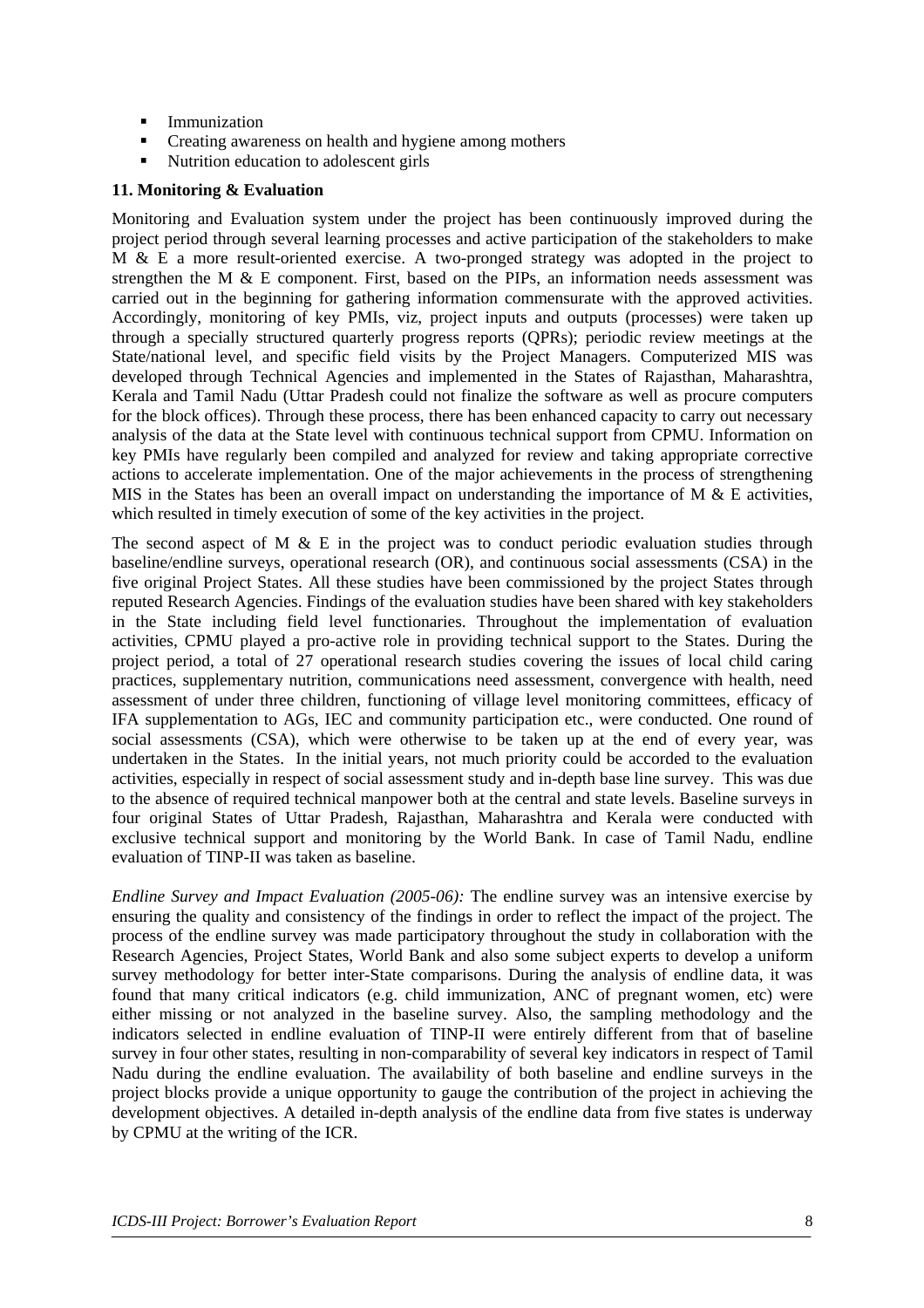It would have been possible to assess the exclusive impact of the project if control groups were selected both in baseline and endline evaluation. Selection of a control group for the analysis of impact on project *vs.* non-project beneficiaries was never thought of during the baseline. This incidentally was never attempted in earlier Bank assisted projects (ICDS-I, II) also. However, in the endline evaluation, a few ICDS General blocks, albeit in smaller scale were included to attempt a comparison of impact amongst the project and non-project beneficiaries. In this regard, provisional data of National Family Health Survey (NFHS-3, 2005-06) in five States, which have been published recently, can be used for comparison between the project blocks (ELS) and the whole of state (NFHS-3), in respect of some of the critical impact and process indicators (see *Annex 2*).

## **12. Project Management**

The Central Project Management Unit (CPMU) established in the Ministry of Women & Child Development provided all necessary support to the States for project planning, technical guidance and overall monitoring of the project implementation. CPMU played a very proactive role in financial management, training of ICDS functionaries and monitoring & evaluation. In the original five States under ICDS-III Project, State Project Management Units (SPMUs) were set up at the state level with the personnel having expertise in the areas of IEC, health, nutrition,  $\overrightarrow{M} \&$  E, and Finance  $\&$ Procurement. However, in the re-structured states, no provision of SPMU could be made in view of the limited number of interventions and short implementation period of 1.5 yrs (originally from October 2002 to September 2004).

#### **13. State Specific Best Practices/Success Stories**

Several innovative schemes were implemented in the Project States with the funding available under the Project. Some of these practices could well be termed as 'best practices' in view of their immediate impact on the project. A few best practices are briefly summarized below.

#### **(a) Awareness for behavioural change through** *Anganwadi Kala Jattha* **(Uttar Pradesh)**

In Uttar Pradesh an innovative approach towards social mobilization and awareness campaign on nutrition and health education was adopted in the form of *Anganwadi Kala Jattha.* The basic objective of such an initiative was to strengthen the enabling environment created by ICDS functionaries through interpersonal communication, so that they can target the community with specific messages repetitively through different communication channels to bring about behaviours change in the community. During the process of forming a group of AWWs by developing their interpersonal skills and by understanding the local needs, a resource organization having required communication and folk skills was identified for developing a module for this campaign. The idea was to develop a team of talented AWWS to form '*Anganwadi Kala Jattha*'. The AWWs, after acquiring required skills, have been able to run this awareness and social mobilization campaign in an effective and sustainable manner. A series of activities like rally, door-to-door contact, wall writings, folk songs, *Phad* Presentation & Discussion, *Nukkad Natak*, group discussion and quiz were conducted to mobilize and sensitise the community. At the end, feedbacks were discussed in an open forum in a large group. By performing live in front of a large audience, AWWS have gained immense confidence, which has reflected in a positive improvement in their routine work of running AWCs. Moreover, the extra remuneration received as part of the performing package has made them more enthusiastic towards their work.

#### **(b) Biannual Child Health and Nutrition Months (***Bal Swasthya Poshan Mah***) [Uttar Pradesh]**

Recognizing the importance of Vitamin A supplementation for child's health, a biannual strategy through '*Bal Swasthya Poshan Mah' (*BSPM-Child Health & Nutrition Month) has been adopted in Uttar Pradesh to improve the existing poor coverage of Vitamin A supplementation. BSPM is a biannual activity (6 months interval between two doses of Vitamin A) being implemented in the entire state with joint efforts of Health and ICDS.

Under the BSPM strategy, two months viz., May and November, six months apart, have been identified as health and nutrition months. During these months, health sector is assigned with the task of providing immunization and other services to the beneficiaries while ICDS sector is responsible for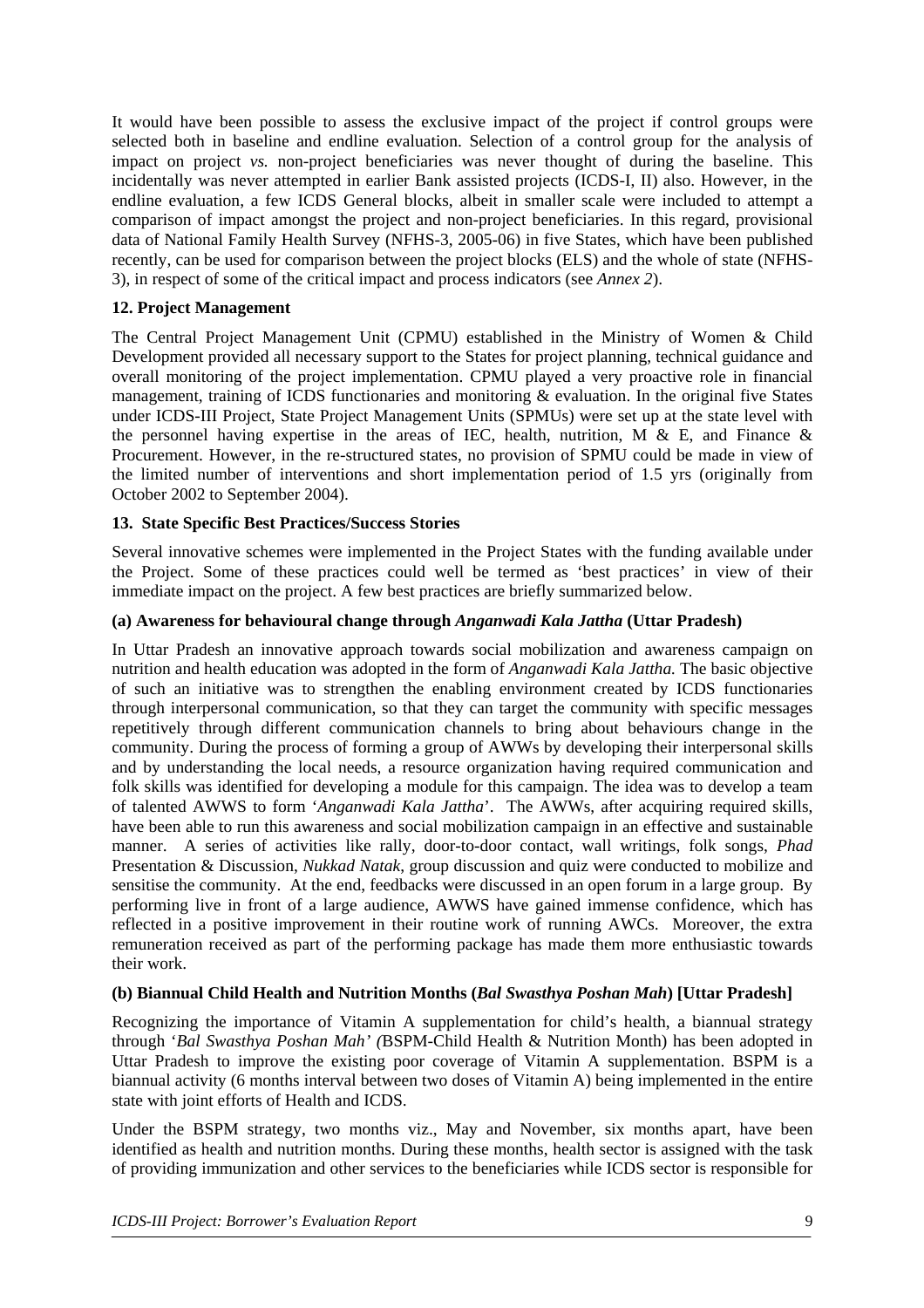mobilizing beneficiaries for using the services by organizing intensive social mobilization and IEC activities. The activities of these biannual months have been linked with the routine immunization days of ANM (Wednesdays & Saturdays). Since its inception, these months are being organized in June and December because of frequent Pulse Polio rounds. BSPM months also focus on severely



malnourished children towards which a fixed a day is organized as "*Shishu Aahar Samaroh*" for prevention and management of severe malnutrition.

**(c) Adolescent Girls' Club (Kerala):**  Considering the importance of adolescence period in a life cycle, Adolescent Girls clubs were constituted under each Anganwadi in the State was as an innovative initiative under the ICDS-III Project. Adolescent Girls Club activities gave a boost to ICDS with greater concern to the community in adolescent issues. The life-cycle approach was well accepted by the community. Each AG club consists of not less than ten members and they select representatives from

among them and convene meeting twice in a month and various activities are carried out regularly. The total number of clubs formed is 12060 and the number of members is estimated to be 350,055.

**(d) Upgradation of AWCs as Community Resource Centres (Kerala)**: In Kerala, another initiative was made to convert the AWCs into a Community Resource Centres to cater to the health and nutrition needs of the community members under the innovative scheme of the Project. As part of this initiative, a total of 247 AWCs in 14 Districts have been equipped with computers and accessories.

**trition Eradication Campaign (Pune District, Maharashtra)**: During 2003-04, Zilla **(e) Malnu** Parishad (District level Panchayat Body) of Pune in Maharashtra in collaboration with the local Rotary Club and SNDT College, launched a unique programme called 'Malnutrition Eradication Campaign' to ensure that no child in Pune District remains malnourished. Under the programme, a unique approach wherein all Zilla Parishad officials "adopt" malnourished children and then work towards making then healthy by putting them on right diet and ensuring all other necessary services to them viz. 100% regular weighing, 100% immunization, timely and quality supply of supplementary food, maintaining hygienic condition in and outside of AWCs, etc. The campaign has been successful in mobilizing the local community members to support the ICDS and create awareness among them on the nutrition and health issue of women and children.

#### **14. Key lessons learned**

- □ Establishment of SPMUs in the project states and CPMU at the central level alongwith all necessary project approval processes should be completed before the launch of the project for an effective taking off the project. In ICDS-III Project, initial 1.5 yrs was lost due to delays in obtaining necessary administrative approvals and putting all required manpower in place both in CPMU and SPMUs.
- **Presence of a dedicated project management unit both at the State levels and also at the central level** has helped accelerate project implementation with required guidance and technical support, especially in financial management and procurement related issue, and also in carrying out some of the key M & E activities. However, appointment of specialists and continuity of the project personnel both in SPMUs and CPMU is essential for an effective implementation of the project.
- $\Box$  Experiences in the project show that there is a need to further strengthen working with the community at grassroots level so as to bring about quality improvement and accountability in delivery of services at the AWCs. In some of the States, local initiatives like *Anganwadi Kala Jattha Dal* in Uttar Pradesh involving in-house teams of AWWs and home visit counseling have been hugely successful and could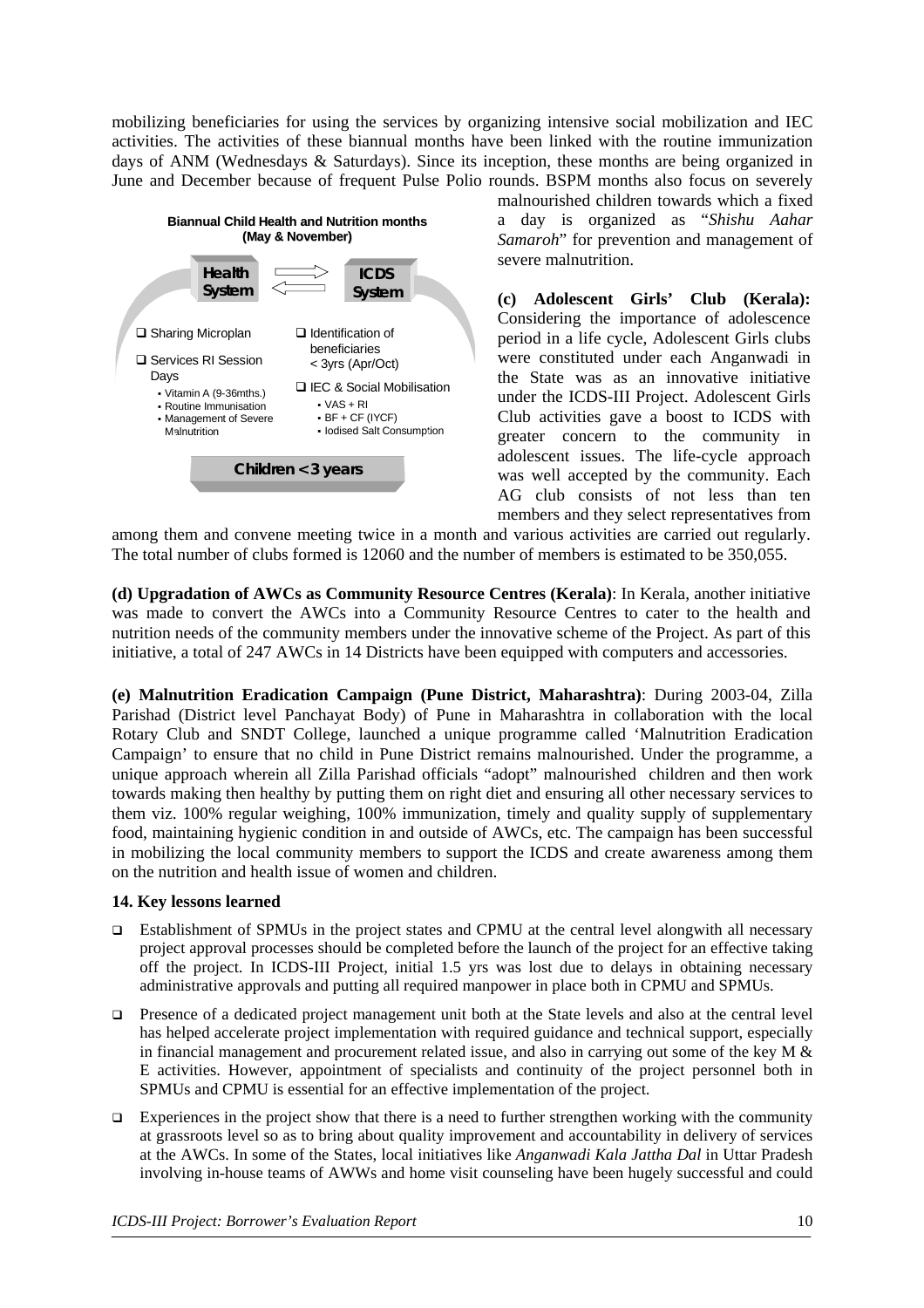be replicated in other states. In this regard, local flexibility and local innovations should be an integral part of the overall program.

- There is also a need to reinforce effective convergence with PRIs and other departments (health, education, drinking water supply etc) to strengthen the community base in effective implementation of the ICDS program.
- $\Box$  Preparation of a district nutrition profile of each district on a periodic interval is desirable to ensure appropriate special interventions in the problem areas. This would help program managers at the district and state levels monitor the progress in achieving the objective of reduction of malnutrition more effectively.
- $\Box$  Since growth monitoring is an essential tool for assessing the nutritional status of a child and a key component of service delivery, there is an urgent need to establish a Nutritional Surveillance System upto the block level to monitor the nutritional status of severely and moderately malnourished children and take appropriate actions for their management.
- $\Box$  To ensure better service delivery and to infuse ownership of the program among the communities, it is essential that AWCs have their own buildings rather than functioning from primary school premises/AWWs' own houses/other rented places.
- The success of Monitoring & Evaluation in the project, identified as the 'best practices' by the World Bank, was dependent on the technical capacities of the SPMUs and CPMU. The project gave an opportunity to prove that the necessary expertise alongwith an overall understanding of the importance of M & E activities in the States could result in better project implementation and timely execution of activities. The lessons learned in the project has influenced the main programme in way of identifying the key performance indicators and also inclusion of operational research and social assessment studies in the States under M & E plan during the  $11^{th}$  Plan (2007-2012).
- □ Under the decentralized system adopted in training programme (Project Udisha), grants-in-aid are released to the State Governments/UT Administrations who on receipt of the funds further release it to AWTCs/MLTCs. The process of transfer of funds usually takes more than one month to reach the training institutions after ascertaining their training requirements. This has affected implementation of the training programme.
- □ Other innovative training under Project Udisha having flexibility in financial norms, has added significance to the programme by way of increased involvement of other stakeholders in ICDS.
- $\Box$  IEC and FREQI activities under the ICDS-III Project in original five states have been instrumental in increasing the awareness level of AWWs on key nutrition and health issues.

## **15. Sustainability**

ICDS-III Project gave an opportunity to undertake some of the key interventions e.g. IEC, Innovatives, FREQI, Training, etc. for quality improvement as well as expansion of the programme area. Many of these interventions are expected to be mainstreamed in ICDS during the  $11<sup>th</sup>$  Five Year Plan. It is hoped that the best practices/success stories and positive lessons learnt in the project would be replicated in other states. It has already been stated that some additional items were provided under the Project over and above the items admissible in the ICDS (General) Scheme. All these additional items/interventions are now sought to be replicated across the country and have been proposed for ICDS (General) Scheme under the Eleventh Five Year Plan.

## **6. Rating 1**

Overall the performance of the ICDS-III/WCD Project can be rated as 'satisfactory' in comparison available in SPMUs and CPMU. with the previous Bank financed projects. The project has achieved its development objectives of reduction of malnutrition in under-three children. The significant change in household behaviors in respect of infant and young child feeding practices and increased awareness on nutrition and health issues, participation of other stakeholders in the programme, is a pointer to the success of the project. The impact of the project could have been much more significant had there been no bottlenecks during initial years and technical expertise in some of key areas like nutrition and health was made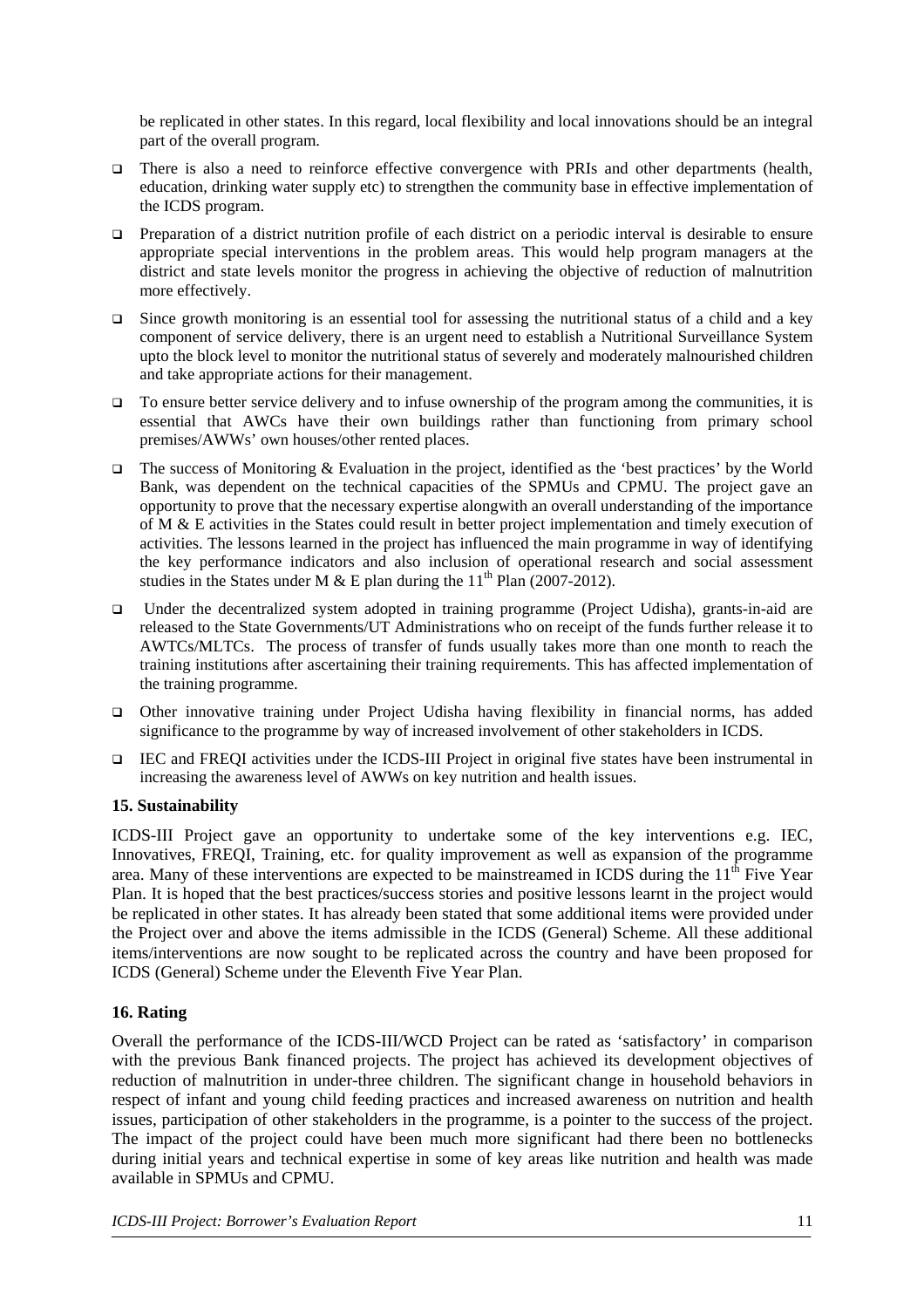#### **ANNEX-1: PERFORMANCE IN KEY PERFORMANCE MONITORING INDICATORS (REVISED MARCH 20 04) [WITH ADDITIONAL PROCESS INDICATORS] \***

| Sl.<br>No. | <b>Indicators</b>                                                                                                            | # $Ref.$<br><b>States</b> | <b>Target</b><br>(as per PIP)           | Achievement                                     |
|------------|------------------------------------------------------------------------------------------------------------------------------|---------------------------|-----------------------------------------|-------------------------------------------------|
|            | <b>Input Indicators</b>                                                                                                      |                           |                                         |                                                 |
| 1.         | Timely and qualitative completion of all civil works and safe<br>drinking water supply sources                               |                           |                                         |                                                 |
|            | <b>AWC Buildings</b><br>a)                                                                                                   | 11                        | 20,690                                  | 85%                                             |
|            | Model AWC buildings<br>b)                                                                                                    | 09                        | 4489                                    | 49%                                             |
|            | CDPO Offices-cum-Godowns<br>$\mathbf{c}$ )                                                                                   | 11                        | 497                                     | 94%                                             |
|            | Handpumps<br>d)                                                                                                              | 11                        | 11,906                                  | 68%                                             |
| 2.         | AWWs having received at least one round of pre-service training<br>(job training)                                            | $\overline{35}$           | 341,365                                 | 107%                                            |
| 3.         | AWCs having received at least one set of IEC/training materials<br>in the last two years                                     | 05                        | 112,529                                 | 56%                                             |
| 4.         | AWCs having received at least one round of pre-school kits in the<br>last two years                                          | 05                        | 112,529                                 | 43%                                             |
| 5.         | AWCs having received at least one round of medicine kits in the<br>last two years                                            | 05                        | 112,529                                 | 50%                                             |
| 6.         | AWCs having received baby weighing scales in the last three<br>years <sup>4</sup>                                            | 05                        | 101,592                                 | 96%                                             |
| 7.         | AWCs having received adult weighing scales in the last three<br>years                                                        | 05                        | 93,991                                  | 93%                                             |
| 8.         | AWCs having received outdoor-indoor play materials <sup>5</sup>                                                              | 05                        | 25,748                                  | 132%                                            |
| 9.         | AWCs having had at least two <b>FREQI</b> meetings in the last one<br>year                                                   | 05                        | 112,529                                 | 38%                                             |
|            | <b>Process Indicators **</b>                                                                                                 |                           |                                         |                                                 |
| 10.        | <i>Increase</i> in the number of beneficiaries under supplementary nutrition component of ICDS in both old and new<br>blocks |                           |                                         |                                                 |
|            | a) 6 months to 72 months                                                                                                     | 05                        | 5,251,779<br>(Base: As on<br>31.3.2001) | 7,508,911<br>(as on 31.3.2006)<br>Increase: 43% |
|            | c) Pregnant & lactating Women                                                                                                | 05                        | 1,099,851<br>(Base: As on<br>31.3.2001) | 1,559,986<br>(as on 31.3.2006)<br>Increase: 42% |
| 11.        | <i>Increase</i> in the number of 3 - 6 years old children attending pre-<br>school education (PSE) at AWCs                   | 05                        | 2,959,629<br>(Base: As on<br>31.3.2001) | 4,094,041<br>(as on 31.3.2006)<br>Increase: 38% |
| 12.        | Proportion of AWWs reporting regular (monthly) growth<br>monitoring of under 3 children                                      | 05                        | 66.9% (BLS)                             | 82.5% (ELS)                                     |
| 13.        | Proportion of women consumed 100 or more IFA tablets during<br>the last pregnancy <sup>6</sup>                               | 05                        | NA                                      | 30.2% (ELS)                                     |
| 15.        | Proportion of children 0 to 6 months being exclusively breastfed                                                             | 05                        | 28.4% (BLS)                             | 20.9% (ELS)                                     |
| 16         | Proportion of children age 6-9 months receiving solid or semi-<br>solid food and breast milk (complementary feeding)         | 05                        | 38.4% (BLS)                             | 63.8% (ELS)                                     |
|            | <b>Additional Process Indicators (not listed under Key PMIs)</b>                                                             |                           |                                         |                                                 |
| 17.        | Proportion of children whose mothers did not squeeze out first                                                               | 05                        | 58.9% (BLS)                             | 63.8% (ELS)                                     |

<span id="page-11-0"></span><sup>4</sup> In Tamil Nadu, out of 19,500 AWCs (all old) covered under the Project, limited number of baby and adult weighing scales were sanctioned.

<span id="page-11-1"></span> $<sup>5</sup>$  In all five States, limited number of AWCs were sanctioned outdoor-indoor play materials</sup>

<span id="page-11-2"></span><sup>&</sup>lt;sup>6</sup> There was no intervention of providing IFA tablets to the pregnant women under the project. However, this indicator was included in the PMIs keeping in view the importance of ANC services of the pregnant women in convergence with the health.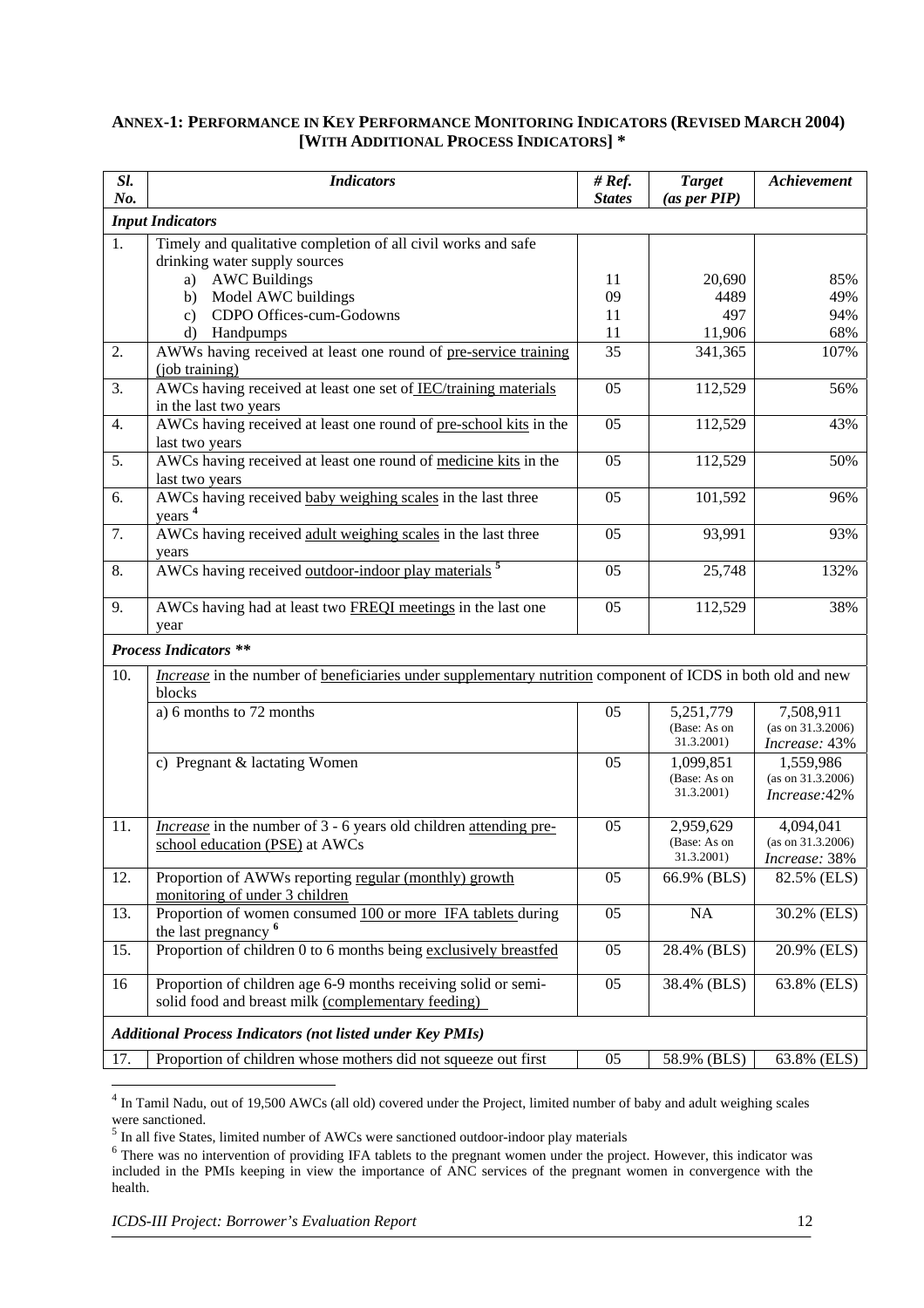| Sl.             | <b>Indicators</b>                                                                                                  | # $Ref.$       | <b>Target</b> | Achievement |
|-----------------|--------------------------------------------------------------------------------------------------------------------|----------------|---------------|-------------|
| $\mathbf{N}$ o. |                                                                                                                    | <b>States</b>  | (as per PIP)  |             |
|                 | milk (colostrums)                                                                                                  |                |               |             |
| 18.             | Proportion of children who were breastfed within 2 hr of birth<br>(early initiation of breastfeeding) <sup>7</sup> | 05             | 37.1% (BLS)   | 51.1% (ELS) |
| 19.             | Proportion of children age 6-36 months consumed Vitamin-A rich                                                     | 05             | 53.3% (BLS)   | 70.6% (ELS) |
|                 | food                                                                                                               |                |               |             |
| 20.             | Proportion of children age 12-36 months who received Vitamin A                                                     | 05             | 50.9% (BLS)   | 68.8% (ELS) |
|                 | dose                                                                                                               |                |               |             |
| 21              | Proportion of children over 12 months that have ever been de-                                                      | 05             | 45.4% (BLS)   | 35.8% (ELS) |
|                 | wormed                                                                                                             |                |               |             |
| 22              | Proportion of children 12-23 months who received full                                                              | 0 <sub>5</sub> | <b>NA</b>     | 53.2% (ELS) |
|                 | immunization                                                                                                       |                |               |             |
| 23              | Proportion of women who received at least 3 antenatal check-ups                                                    | 05             | <b>NA</b>     | 66.5% (ELS) |
|                 | during the last pregnancy                                                                                          |                |               |             |
| 24              | Proportion of women having received 2 or more TT injection                                                         | 05             | NA.           | 78.8% (ELS) |
|                 | during the last pregnancy                                                                                          |                |               |             |
| 25              | Proportion of children weighed at birth                                                                            | 05             | 39.9% (BLS)   | 46.2% (ELS) |
| 26              | Proportion of delivery (of last born child) in government/private<br>hospitals/clinics (Institutional births)      | 05             | 22.7% (BLS)   | 23.4% (ELS) |

\* Source: (i) QPR dated March 31, 2006, CPMU, MWCD, GOI; (ii) ELS 2005

\*\* No target was fixed in respect of Process indicators during the revision of PMIs. It was expected that there would be 'adequate' increase in the values of these indicators.

Note: BLS - Baseline Survey conducted during 2000-2001; ELS - Endline Survey conducted in 2005

#### **ANNEX-2: COMPARISON OF SELECT INDICATORS BETWEEN NFHS-3 AND ENDLINE SURVEY**

| [All figures are in percent]                                                        |                                |        |            |        |                    |        |            |        |                   |        |
|-------------------------------------------------------------------------------------|--------------------------------|--------|------------|--------|--------------------|--------|------------|--------|-------------------|--------|
| <b>Indicator</b>                                                                    | <b>Uttar</b><br><b>Pradesh</b> |        | Rajasthan  |        | <b>Maharashtra</b> |        | Kerala     |        | <b>Tamil Nadu</b> |        |
|                                                                                     | <b>ELS</b>                     | NFHS-3 | <b>ELS</b> | NFHS-3 | <b>ELS</b>         | NFHS-3 | <b>ELS</b> | NFHS-3 | <b>ELS</b>        | NFHS-3 |
| 1. Underweight children (0-36<br>months) $(<-2SD$ )                                 | 44.7                           | 47.4   | 35.4       | 44.0   | 42.6               | 39.7   | 3.5        | 28.8   | 39.5              | 33.2   |
| 2. Children under 3 years<br>breastfed within 1 hour of birth                       | 5.4                            | 7.2    | 10.9       | 13.3   | 56.8               | 51.8   | 70.2       | 55.4   | 86.9              | 55.3   |
| 3. Children age upto 6 months<br>exclusively breastfed                              | 43.3                           | 51.3   | 5.9        | 33.2   | 3.8                | 53.0   | 18.90      | 56.2   | 42.8              | 33.3   |
| 4. Children age 6-9 months<br>receiving solid or semi-solid<br>food and breast milk | 55.2                           | 45.5   | 57.8       | 38.7   | 79.9               | 47.8   | 76.0       | 93.6   | 75.7              | 77.9   |
| 5. Children age 12-36 months<br>who received vitamin A dose                         | 41.6                           | 7.3    | 54.5       | 13.2   | 94.3               | 32.0   | 77.2       | 38.2   | 87.3              | 37.2   |
| 6. Children 12-23 months who<br>received full immunization                          | 30.4                           | 22.9   | 35.9       | 26.5   | 88.6               | 58.8   | 83.9       | 75.3   | 81.0              | 80.8   |

Source: NFHS-3 Provisional data, International Institute for Population Sciences, Mumbai (November 2 006); ELS – Endline Survey (2005)

<span id="page-12-0"></span> $<sup>7</sup>$  Although the recommended time for initiation of breastfeeding is within 1 hr of birth, for comparison purpose this has been</sup> kept as 2 hrs, since data was not available for within 1 hr in BLS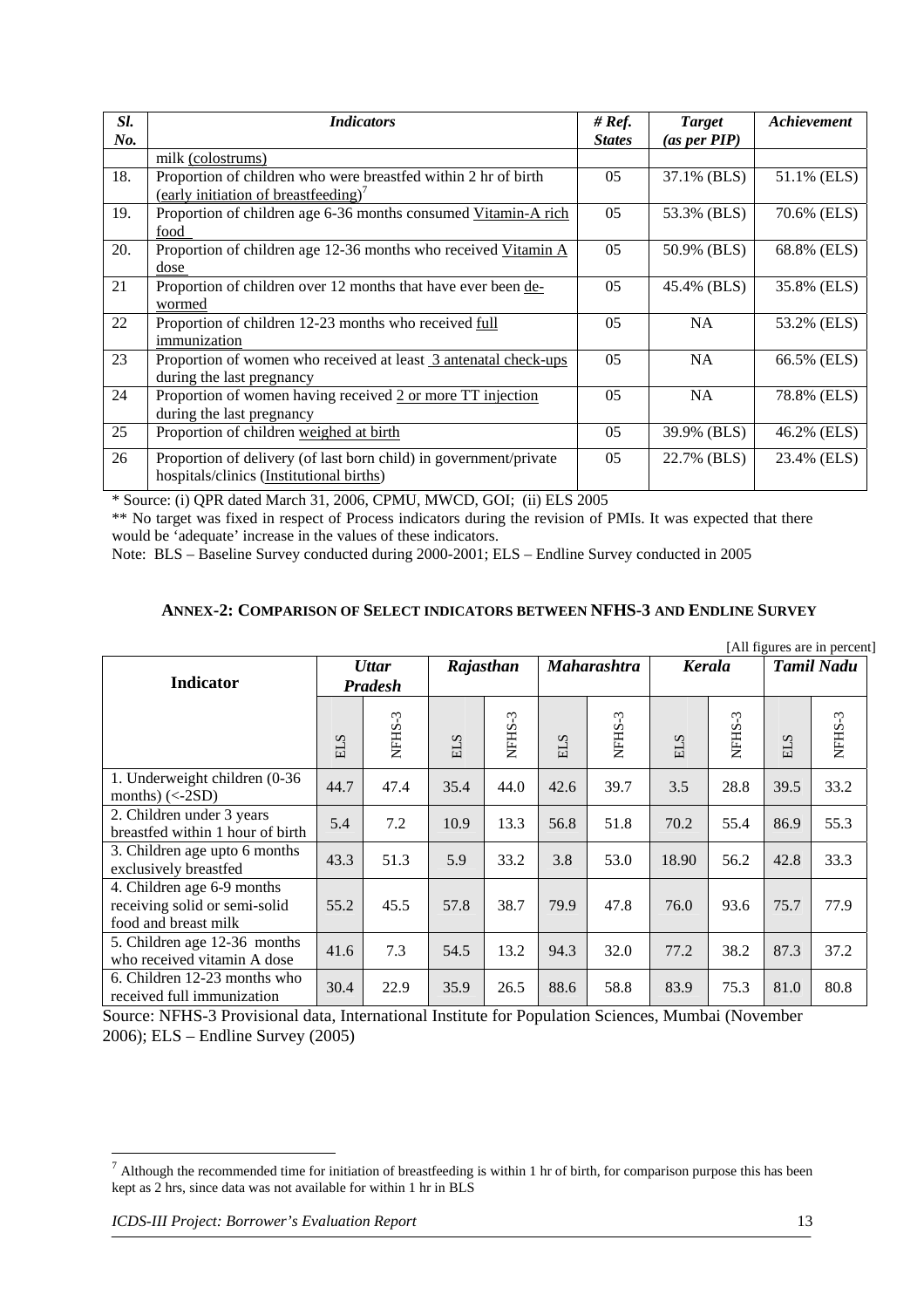## **ANNEX-3: ICDS-III PROJECT - FINANCIAL STATUS**

|                                              |                       |                   | SOEs sent to CAAA for re-imbursement |                                        |                            |                                 |                                    |           |        |           |           |
|----------------------------------------------|-----------------------|-------------------|--------------------------------------|----------------------------------------|----------------------------|---------------------------------|------------------------------------|-----------|--------|-----------|-----------|
| <b>State</b>                                 | Allocation<br>Revised | Released<br>Funds |                                      | <b>Expenditure (Category wise)</b> (*) |                            | <b>Total</b>                    | <b>Expenditure</b> ]<br>[Release - |           |        |           |           |
|                                              |                       |                   | $C-1$                                | $C-2$                                  | $C-3$                      | $C-4$                           | $C-5$                              | $C-6$     | $C-7$  |           |           |
| $\boldsymbol{l}$                             | $\overline{2}$        | $\mathfrak{z}$    | $\boldsymbol{4}$                     | 5                                      | 6                          | $\overline{7}$                  | 8                                  | 9         | 10     | 11        | 12        |
|                                              |                       |                   |                                      |                                        | <b>ICDS-III</b> (Original) |                                 |                                    |           |        |           |           |
| <b>Uttar Pradesh</b>                         | 2,455.16              | 2,375.86          | 567.195                              | 294.496                                | 43.818                     | 70.773                          | 7.038                              | 1372.411  | 0.056  | 2,355.79  | 20.07     |
| Rajasthan                                    | 1,842.30              | 1,783.18          | 412.313                              | 164.909                                | 58.555                     | 45.356                          | 65.260                             | 1095.857  | 0.000  | 1,842.25  | $-59.07$  |
| Maharashtra                                  | 2,190.20              | 2,178.40          | 553.900                              | 255.761                                | 22.151                     | 65.208                          | 24.071                             | 1523.293  | 17.211 | 2,461.60  | $-283.20$ |
| Kerala                                       | 1,362.40              | 1,362.30          | 195.816                              | 45.347                                 | 20.033                     | 37.948                          | 0.272                              | 1008.831  | 3.325  | 1,311.57  | 50.73     |
| <b>Tamil Nadu</b>                            | 573.30                | 622.90            | 172.072                              | 94.768                                 | 6.866                      | 76.901                          | 34.397                             | 147.471   | 41.842 | 574.32    | 48.58     |
| <b>CPMU</b>                                  | 62.30                 | 48.08             | 1.169                                | 1.791                                  | 0.000                      | 3.512                           | 0.000                              | 38.227    | 0.000  | 44.70     | 3.38      |
| Sub-Total (I)                                | 8,485.66              | 8,370.72          | 1,902.47                             | 857.07                                 | 151.42                     | 299.70                          | 131.04                             | 5,186.09  | 62.43  | 8,590.22  | $-219.50$ |
|                                              |                       |                   |                                      |                                        |                            | <b>ICDS-III</b> (Re-structured) |                                    |           |        |           |           |
| <b>Madhya</b><br><b>Pradesh</b>              | 2531.90               | 2176.70           | 176.622                              | 25.808                                 | 47.488                     | 13.055                          | 36.887                             | 2233.248  | 0.000  | 2,533.11  | $-356.41$ |
| Chhattisgarh                                 | 934.80                | 868.90            | 41.730                               | 17.018                                 | 4.191                      | 0.000                           | 19.196                             | 872.130   | 0.000  | 954.27    | $-85.36$  |
| <b>Bihar</b>                                 | 1671.40               | 1277.20           | 190.913                              | 11.356                                 | 0.000                      | 1.954                           | 2.436                              | 1420.522  | 0.000  | 1,627.18  | $-349.98$ |
| <b>Jharkhand</b>                             | 758.30                | 628.00            | 80.208                               | 9.036                                  | 0.000                      | 30.443                          | 1.554                              | 603.089   | 0.000  | 724.33    | $-96.33$  |
| Orissa                                       | 304.81                | 304.77            | 185.385                              | 0.000                                  | 0.000                      | 14.240                          | 11.483                             | 0.000     | 0.000  | 211.11    | 93.66     |
| <b>Uttaranchal</b>                           | 148.80                | 148.85            | 126.855                              | 0.000                                  | 0.000                      | 0.000                           | 14.060                             | 0.000     | 0.000  | 140.92    | 7.93      |
| Sub-Total (II)                               | 6,350.01              | 5,404.42          | 801.71                               | 63.22                                  | 51.68                      | 59.69                           | 85.62                              | 5,128.99  | 0.00   | 6,190.91  | $-786.49$ |
|                                              |                       |                   |                                      |                                        | Model AWCs                 |                                 |                                    |           |        |           |           |
| Gujarat                                      | 75.00                 | 70.00             | 59.118                               |                                        |                            |                                 |                                    |           |        | 59.12     | 10.88     |
| <b>West Bengal</b>                           | 118.03                | 112.86            | 70.000                               |                                        |                            |                                 |                                    |           |        | 70.00     | 42.86     |
| Karnataka                                    | 64.22                 | 64.30             | 56.337                               |                                        |                            |                                 |                                    |           |        | 56.34     | 7.96      |
| Haryana                                      | 41.53                 | 41.57             | 40.910                               |                                        |                            |                                 |                                    |           |        | 40.91     | 0.66      |
| J & K                                        | 39.84                 | 30.00             | 0.000                                |                                        |                            |                                 |                                    |           |        | 0.00      | 30.00     |
| Punjab                                       | 46.88                 | 46.88             | 46.875                               |                                        |                            |                                 |                                    |           |        | 46.88     | $0.00\,$  |
| <b>Himachal</b><br><b>Pradesh</b>            | 23.72                 | 18.98             | $0.00\,$                             |                                        |                            |                                 |                                    |           |        | 0.00      | 18.98     |
| Pondicherry                                  | 1.78                  | 1.70              | 0.00                                 |                                        |                            |                                 |                                    |           |        | 0.00      | 1.70      |
| A & N Islands                                | 6.56                  | 1.50              | 0.00                                 |                                        |                            |                                 |                                    |           |        | 0.00      | 1.50      |
| Sub-Total (III)                              | 417.56                | 387.78            | 273.24                               |                                        |                            |                                 |                                    |           |        | 273.24    | 114.54    |
| <b>GRAND</b><br><b>TOTAL</b><br>$(I+II+III)$ | 15,253.23             | 14,162.91         | 2,977.42                             | 920.29                                 | 203.10                     | 359.39                          | 216.65                             | 10,315.08 | 62.43  | 15,054.37 | $-891.45$ |

\* **Category 1** indicates expenditure on civil works [Eligible re-imbursement = 85%], **Category 2** indicates on procurement of furniture/equipments [80%], **Category 3** indicates expenditure on procurement of medicine and medical supplies [80%], **Category 4** indicates expenditure on consultants **tegory 7** Tour etc) [80%], **Category 6** indicates expenditure on incremental and operating costs i.e. salaries, rent, POL etc.[ 60%, 40% and 30%], **Ca** and media services [100%], **Category 5** indicates expenditure on training & workshop including quality improvement activities (IEC, FREEQI, Study and media services [100%], **Category 5** indicates expenditure on training & indicates expenditure on vehicles for field staff [65%]